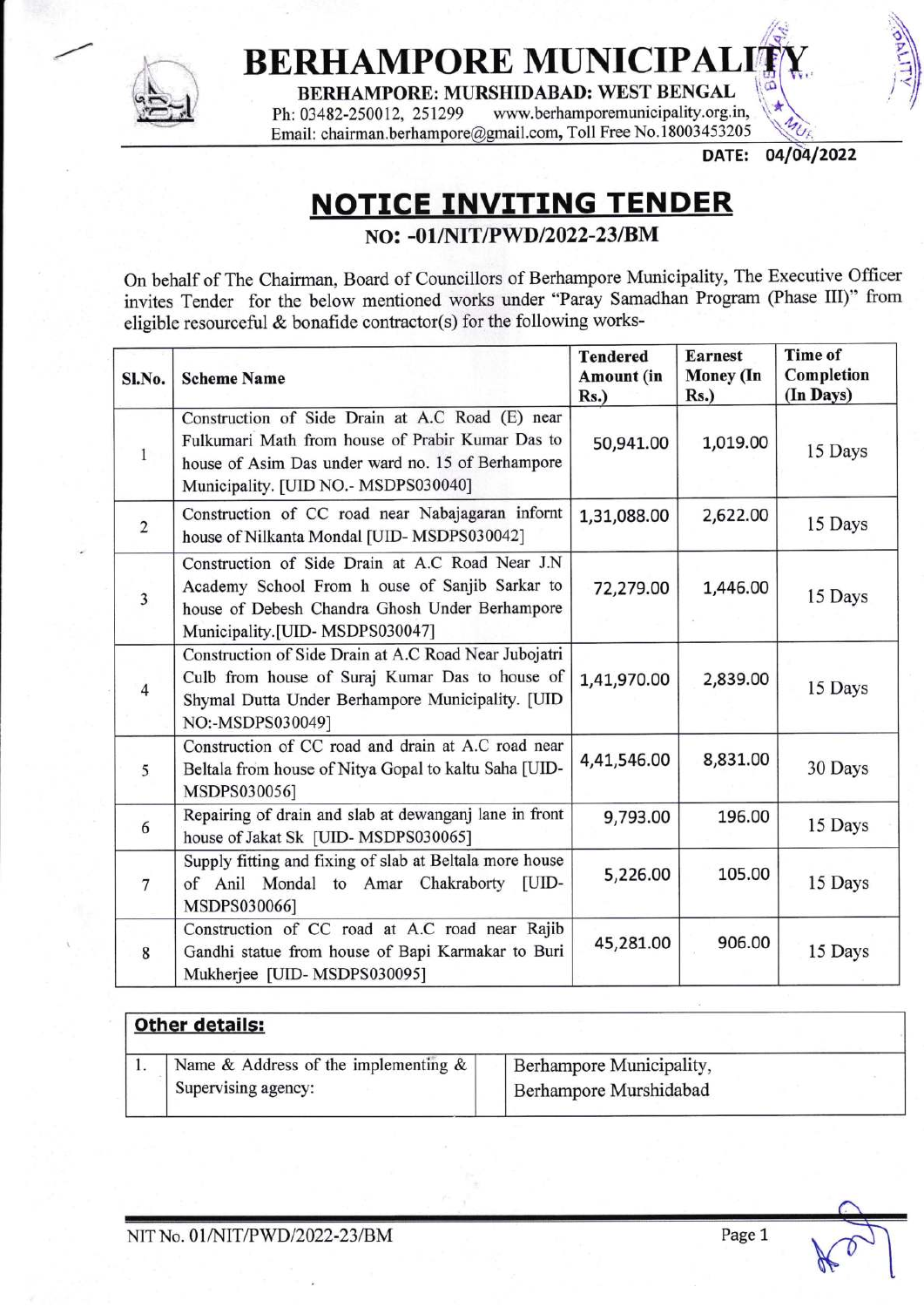| 3.             | Printed form in which tender is to be<br>submitted:                                      |                      | And<br>Up to date Trade License, GST Registration Certificate<br>with up to date return, Up to date P. Tax clearance<br>Certificates, PAN Card and Income Tax Return<br>receipts.                                                                                                                                                               |
|----------------|------------------------------------------------------------------------------------------|----------------------|-------------------------------------------------------------------------------------------------------------------------------------------------------------------------------------------------------------------------------------------------------------------------------------------------------------------------------------------------|
|                |                                                                                          |                      |                                                                                                                                                                                                                                                                                                                                                 |
|                |                                                                                          |                      |                                                                                                                                                                                                                                                                                                                                                 |
|                |                                                                                          |                      | Municipal tender form incorporating W.B ., form<br>& (ii) including up-to-date<br>(i)<br>2911<br>no.-<br>corrigenda and agenda as per order of Govt.                                                                                                                                                                                            |
| 4.             | Price per set of Tender Papers:                                                          |                      | Rs. 100/- (Rupees One Hundred only)                                                                                                                                                                                                                                                                                                             |
| 5.             | <b>Earnest Money Deposit</b>                                                             |                      | The intending bidder needs to submit $@2\%$ of<br>tender amount as EMD through Demand Draft in<br>favour of Berhampore Municipality / Cash at<br>Cash section of Berhampore Municipality.                                                                                                                                                       |
| 6.             | Mode of submission of above application:                                                 |                      | To be submitted to the Berhampore Municipality<br>along with self attested copies of credential and up<br>to date Trade License, GST Registration Certificate<br>with up to date return, Up to date P. Tax clearance<br>Certificates, PAN Card and Income Tax Return<br>for<br>address<br>regarding<br>documents<br>receipts,<br>communication. |
| $\overline{7}$ | <b>Bid submission start date</b>                                                         | $\ddot{\cdot}$       | Date. 05/04/2022 at 11:00 A.M.                                                                                                                                                                                                                                                                                                                  |
|                | Last date of submission of application<br>form                                           | $\ddot{\phantom{a}}$ | Date. 13/04/2022 up to 2:00 P.M.                                                                                                                                                                                                                                                                                                                |
|                | Last date of purchasing Tender Papers                                                    | $\ddot{\cdot}$       | Date. 13/04/2022 up to 2:00 P.M.                                                                                                                                                                                                                                                                                                                |
|                | Last date & time of dropping of the<br>tenders                                           | $\ddot{\cdot}$       | Date. 13/04/2022 up to 3:00 P.M.                                                                                                                                                                                                                                                                                                                |
|                | Date & time of opening of tenders.                                                       | $\ddot{\phantom{a}}$ | Date. 13/04/2022 after 4:00 P.M.                                                                                                                                                                                                                                                                                                                |
| 8              | Mode of issue of tender papers.<br>in.                                                   | $\vdots$             | Tender papers will be issued & sold against case<br>payment from the office of the Executive Officer,<br><b>Berhampore Municipality</b>                                                                                                                                                                                                         |
|                | which<br>from<br>Godown<br>of<br>Location<br>departmental materials if any to be issued. |                      | Berhampore Municipal Office / Store Premises.                                                                                                                                                                                                                                                                                                   |

 $\mu$